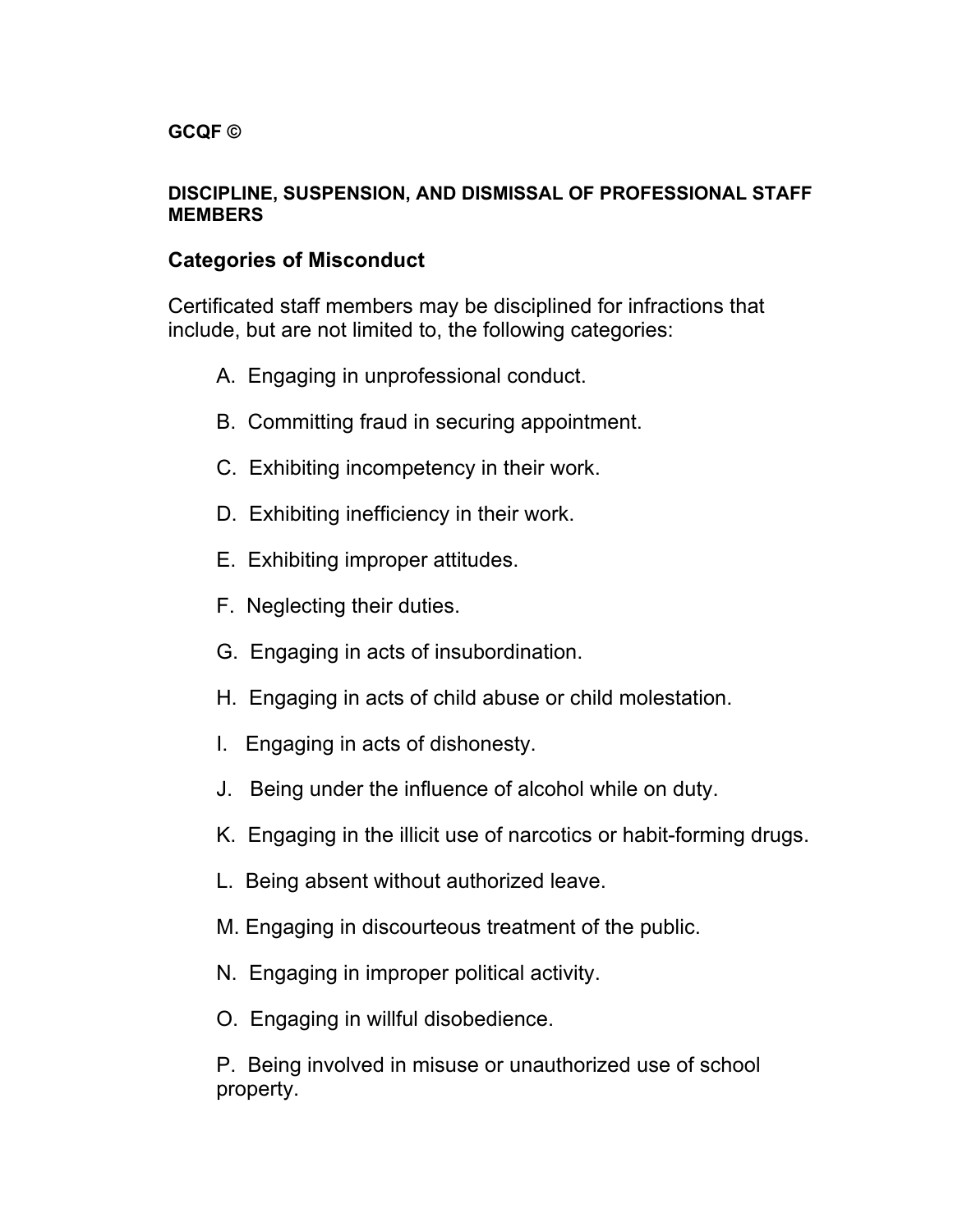Q. Being involved in excessive absenteeism.

R. Carrying or possessing a weapon on school grounds unless they are peace officers or have obtained specific authorization from the appropriate school administrator.

#### **Statutory Requirements**

Certificated staff members disciplined under A.R.S. 15-341, A.R.S. 15- 539, or other applicable statutes:

A. May not be suspended with or without pay for a period exceeding ten (10) school days under A.R.S. 15-341.

B. May be suspended without pay for a period of time greater than ten (10) school days or dismissed under A.R.S. 15-539.

C. Shall be disciplined under procedures that provide for notice, hearing, and appeal, subject to the requirements of A.R.S. 15- 341 or A.R.S. 15-539, whichever is appropriate.

D. Shall, if disciplined under A.R.S. 15-539 or other applicable statutes, excluding A.R.S. 15-341, receive notice in writing served upon the certificated staff member personally or by United States registered or certified mail addressed to the employee's last-known address. A copy of charges specifying instances of behavior and the acts of omissions constituting the charge(s), together with a copy of all applicable statutes, shall be attached to the notice.

E. Shall have the right to a hearing in accordance with the following:

1. *Suspension under A.R.S. 15-341.* The supervising administrator will schedule a meeting not less than two (2) days or more than ten (10) days after the date the certificated staff member receives the notice.

2. *Dismissal or dismissal with suspension included under A.R.S. 15-539.* A certificated staff member's written request for a hearing shall be filed with the Board within ten (10) days after service of notice. The filing of a timely request shall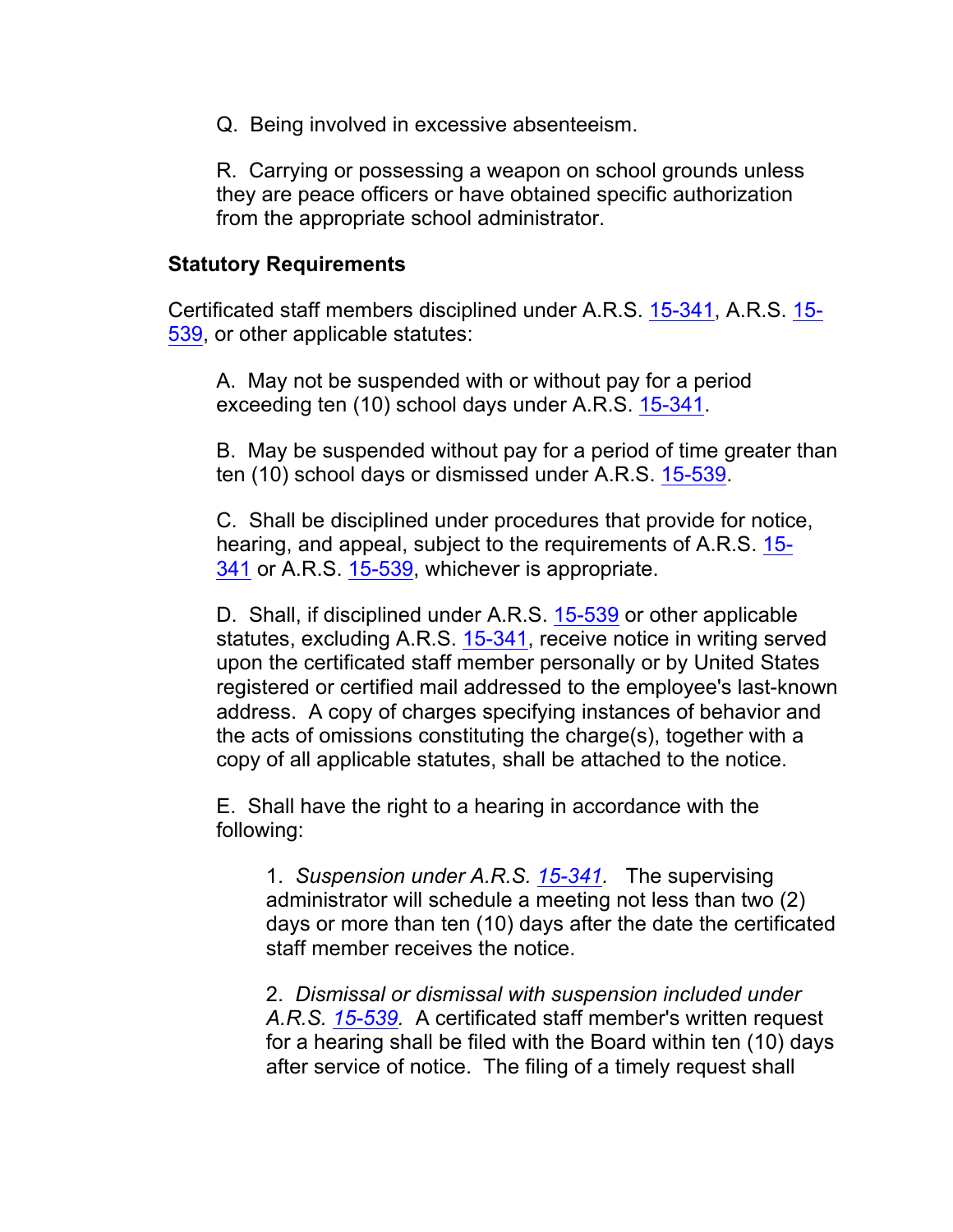suspend the imposition of a suspension without pay or a dismissal pending completion of the hearing.

#### **General Provisions for Discipline under A.R.S. 15-341**

General provisions for discipline are as follows:

A. *Informal consultation.* Nothing contained herein will limit a supervising administrator's prerogative to engage in informal consultation with a certificated employee to discuss matters of concern related to the employee's performance, conduct, et cetera; however, when it is apparent that disciplinary action toward a certificated employee is likely to become a part of the certificated staff member's personnel record as permitted by A.R.S. 15-341, the procedures outlined herein shall be followed.

B. *Persons authorized to impose discipline.* Any supervising administrator who is the immediate or primary supervisor of a certificated staff member is authorized to impose a penalty or penalties, short of dismissal. Only the Board may dismiss a certificated staff member.

C. *Notice.* Any person who is required by this policy to give written notice to any other person affected by this policy may do so by any means reasonably calculated to give the recipient actual knowledge of the notice within a reasonable amount of time. When time is calculated from the date a notice is received, the notice is deemed to be received on the date it is hand delivered or three (3) calendar days after it is placed in the mail.

D. *Administrative discretion.* In adopting these policies and procedures, it is the intention of the District that they be interpreted and applied in a reasonable fashion. The policies and regulations are not intended to restrict or eliminate the discretion traditionally afforded to supervising administrators to determine whether discipline is appropriate. Supervising administrators are therefore directed to continue to use reasonable discretion in determining whether a particular alleged violation merits discipline.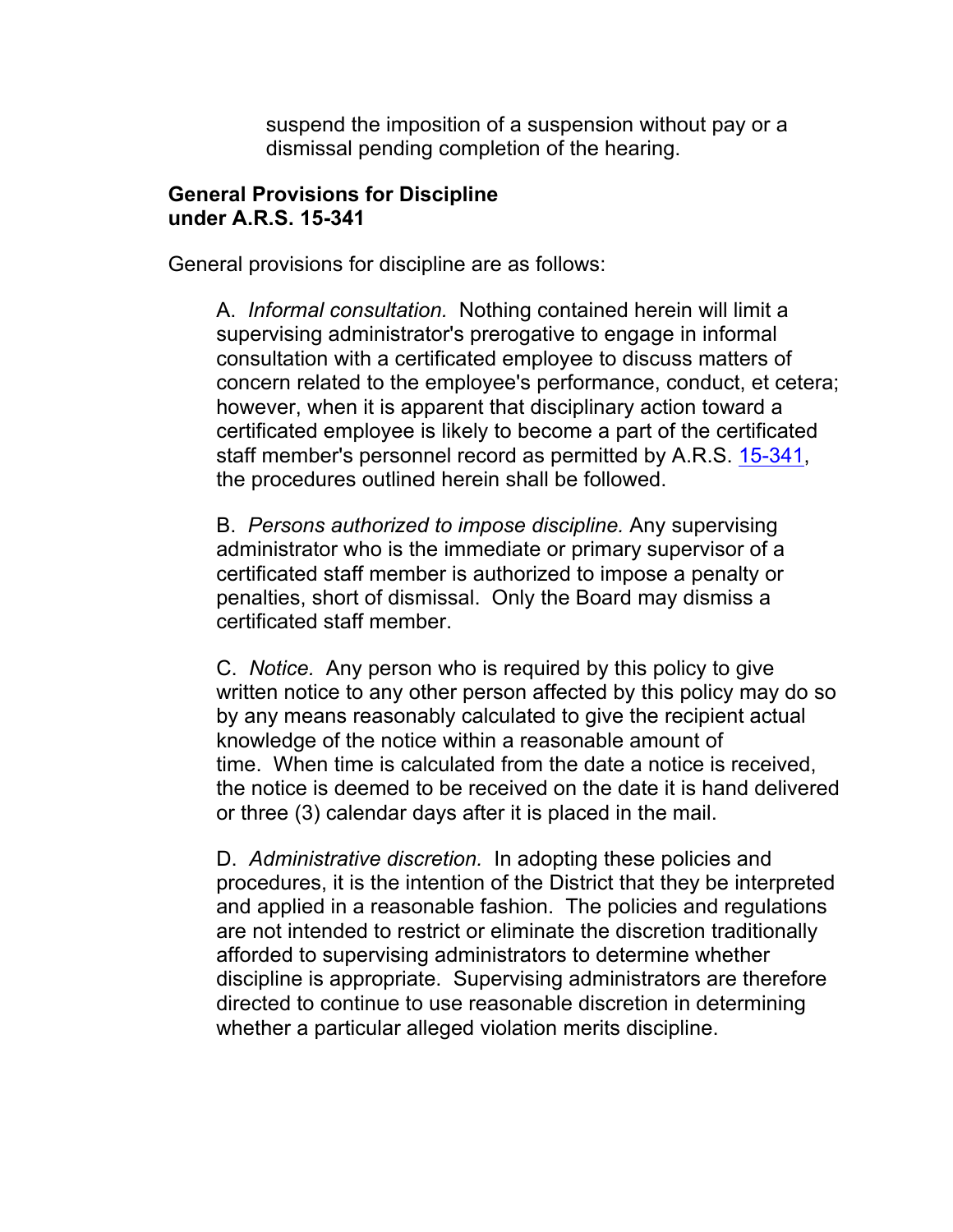E. *Right not to impose discipline.* The District reserves the right not to discipline a certificated staff member for conduct that violates this policy.

F. *Definition of work days.* For the purposes of this policy, a work day is any day that the District's central administrative office is open for business.

G. *Additional reasons for discipline.* A certificated staff member may be disciplined for conduct that has occurred but that, at or near the time of misconduct, was not the subject of or identified as a reason for a specific proceeding under this policy.

### **Procedure for Discipline under A.R.S. 15-341**

The following procedures will be used to impose any discipline that 1) shall become a part of the certificated staff member's personnel record and 2) is permitted under A.R.S. 15-341:

## *Step 1 - Notice:*

A. Upon the supervising administrator's determination of the existence of cause to impose discipline, the supervising administrator shall notify the certificated staff member of intent to impose discipline. The notice shall be in writing and shall be delivered in person or by first-class mail. The notice shall include the following:

1. The conduct or omission on the part of the certificated staff member that constitutes the reason for discipline.

2. A scheduled meeting time between the supervising administrator and the certificated staff member. Such meeting shall be scheduled not more than ten (10) working days after the date the certificated staff member receives the notice.

3. A statement of the disciplinary action the supervising administrator intends to impose, including, if applicable, the number of days of suspension with or without pay.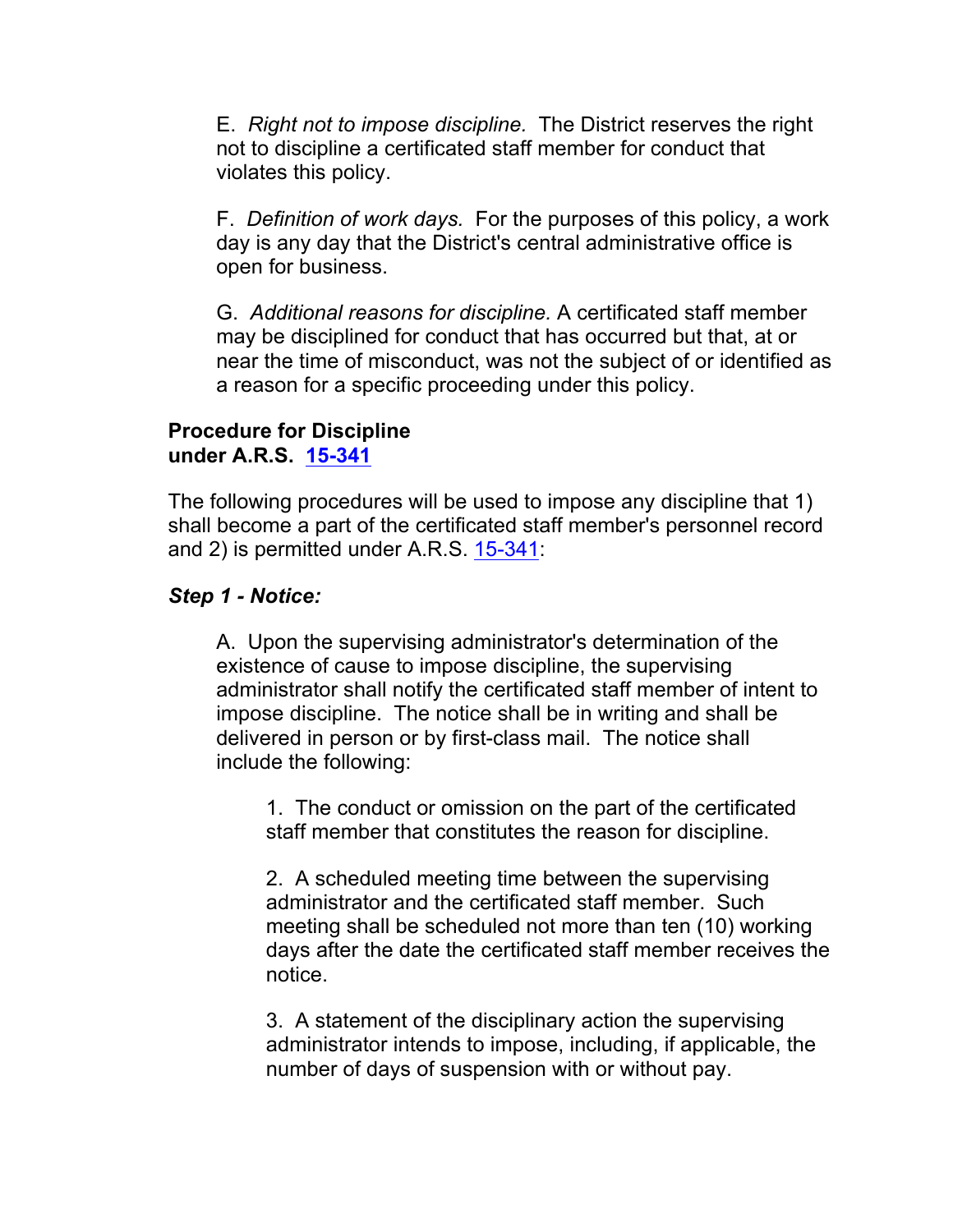4. Copies of any available relevant documentation, at the discretion of the supervising administrator.

### *Step 2 - Discipline Hearing:*

A. At the hearing, the supervising administrator shall discuss with the certificated staff member the conduct that warrants disciplinary action and shall provide the certificated staff member with any appropriate evidence and a copy of relevant documentation if not previously provided.

B. The supervising administrator shall conduct the hearing in an informal manner, without adherence to the rules of evidence and procedure required in judicial proceedings.

### *Step 3 - Decision (in writing):*

At the hearing, or within ten (10) working days following the hearing, the supervising administrator shall, in writing, inform the certificated staff member of the decision. If the decision is to impose discipline, written notice of the discipline shall be enclosed. The written notice of the decision shall state that a copy of the notice, decision, and a record of the disciplinary action shall be placed in the certificated staff member's personnel file and shall specify the date the discipline shall be imposed unless the certificated staff member files a written request for appeal within five (5) working days after the decision is delivered to the certificated staff member. If the certificated staff member requests an appeal of the decision, the imposition of any discipline shall be suspended pending the outcome of the appeal.

#### *Step 4 - Appeal:*

Discipline imposed may be appealed at the next organizational level, in writing, to the appropriate assistant superintendent or the Superintendent. Only when the discipline is determined by the Superintendent shall the appeal be to the Board, which, at its discretion, may appoint a hearing officer. The appeal shall contain a brief statement of the reasons why the certificated staff member believes the administrator's decision is incorrect. Appeal is limited to one (1) organizational level above the level of the supervising administrator who imposed the discipline.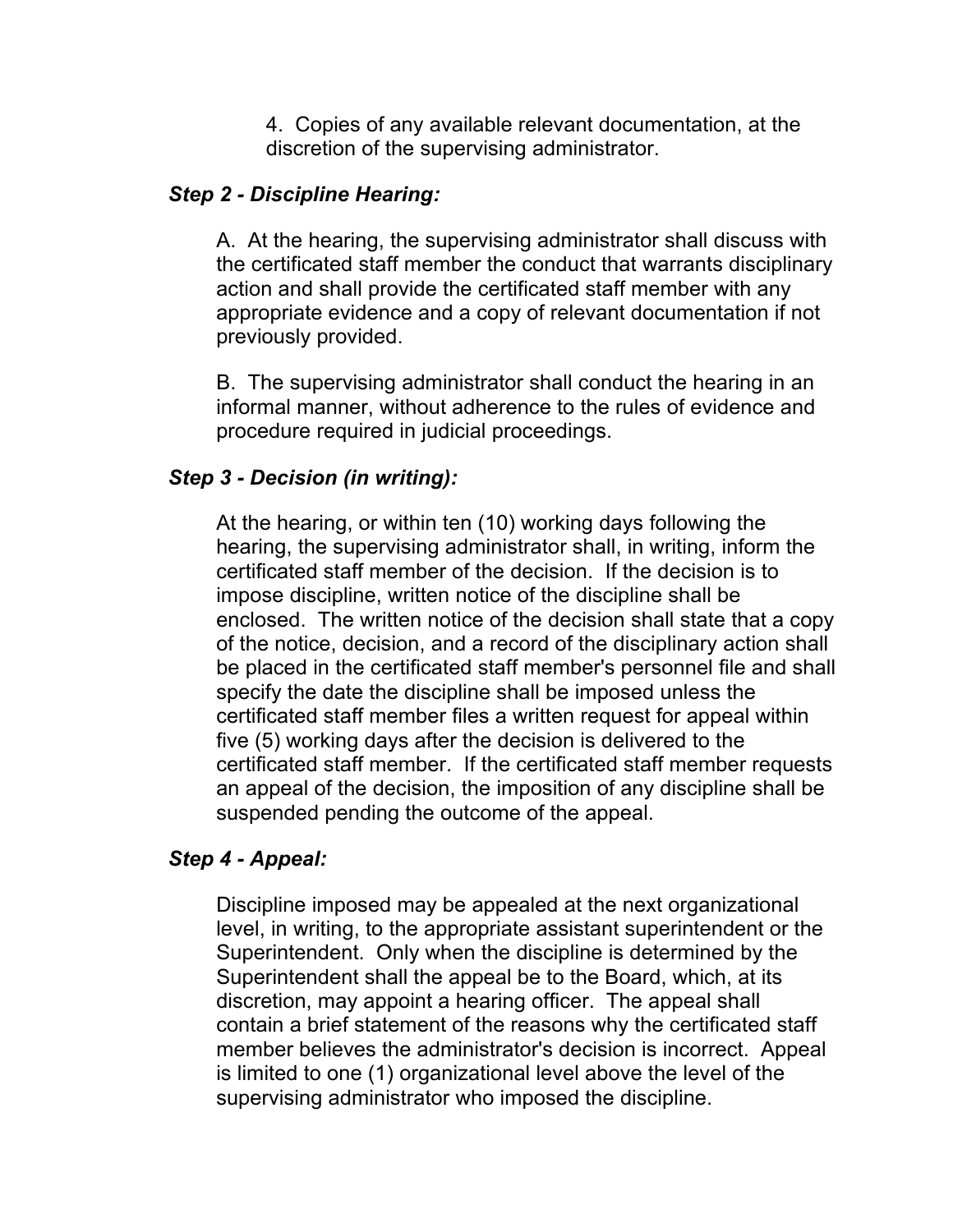The appeal shall specifically describe the part of the determination with which the certificated staff member disagrees:

A. Determination was founded upon error of construction or application of any pertinent regulations or policies.

B. Determination was unsupported by any evidence as disclosed by the entire record.

C. Determination was materially affected by unlawful procedure.

D. Determination was based on violation of any statutory or constitutional right.

- E. Determination was arbitrary and capricious.
- F. The penalty was excessive.

The supervising administrator, the Superintendent, or, when appropriate, the Board or the Board-appointed hearing officer may, at the conclusion of the appeal, uphold the discipline, modify the decision, or refer the matter back to the level from which it was appealed for rehearing and additional information. Such decision, along with specific direction as to the effective date of any discipline, shall be communicated to the certificated staff member within a reasonable amount of time following the appeal, not to exceed seven (7) working days.

The assigned hearing officer shall, by use of a mechanical device, make a record of the appeal hearing.

This policy, under A.R.S. 15-341, does not apply to dismissal of a certificated staff member except to the extent that the Board may find, subsequent to dismissal proceedings, that a lesser form of discipline as set forth in this policy should be imposed.

Not all administrative actions regarding a certificated staff member are considered "discipline," even though they may involve alleged or possible violations by the certificated staff member. This policy addresses only discipline and has no application to any of the following: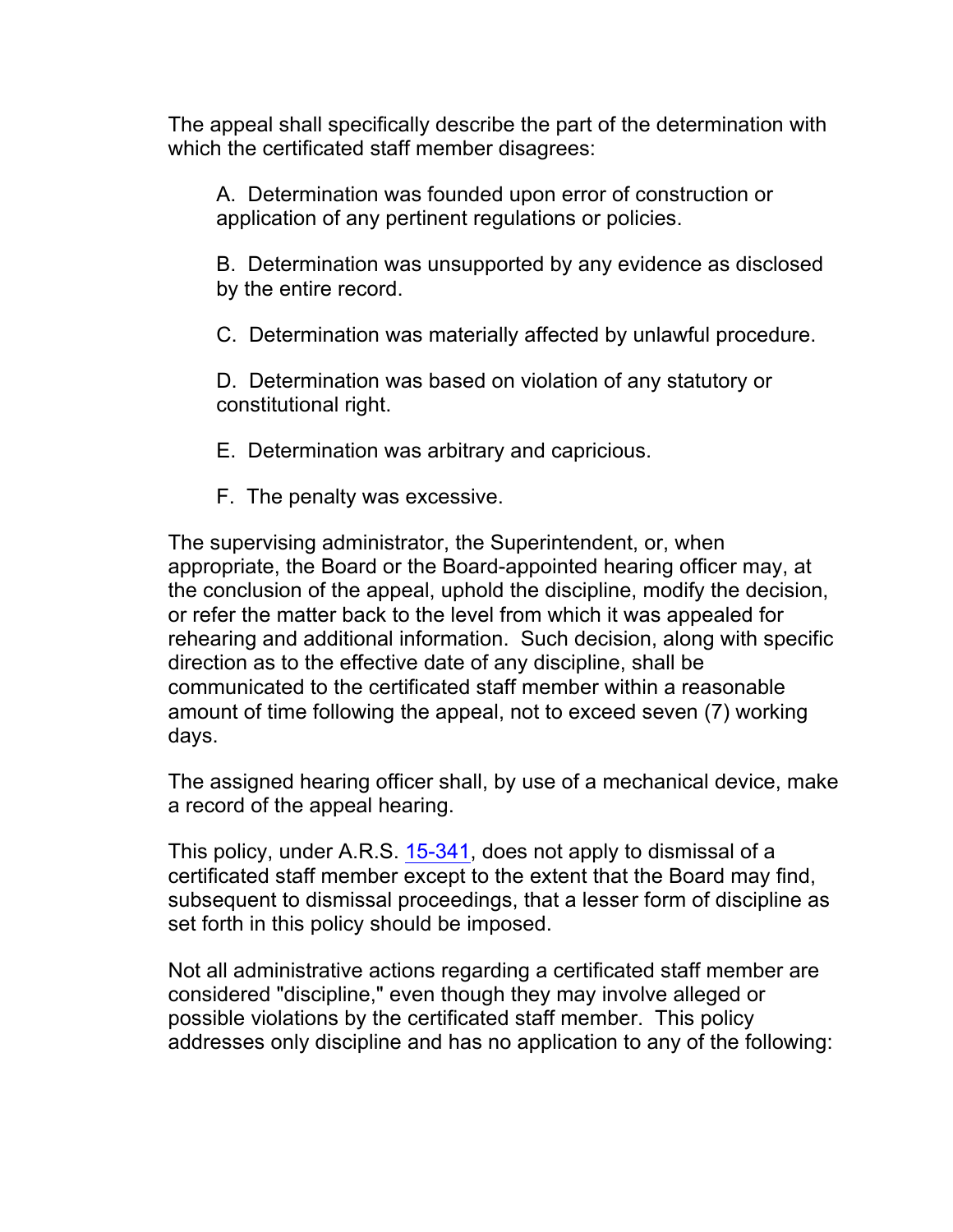A. The certificated staff member evaluation procedure or the resulting evaluations as they pertain to the adequacy of the certificated staff member's classroom performance.

B. Letters or memorandums directed to a certificated staff member containing directives or instructions for future conduct.

C. Counseling of a certificated staff member concerning expectations of future conduct.

D. Nonrenewal of a contract of a certificated staff member employed by the District for less than the major portion of three (3) consecutive school years (non-continuing certificated staff member).

## **General Provisions for Suspension without Pay or Dismissal Under A.R.S. 15-539**

### *Step 1 - Notice*:

A. The Governing Board, except as otherwise provided by A.R.S. 15-539, shall upon receipt of a written statement of charges from the Superintendent that cause exists for the suspension of a certificated teacher without pay for a period longer than ten (10) school days or dismissal, shall give notice to the teacher of the Board's intention to suspend without pay or dismiss the teacher at the expiration of ten (10) days from the date of service of the notice.

1. If charges presented to the Board for dismissal of a certificated person allege immoral conduct, the charge or a resignation involving such charges shall be reported to the Department of Education.

2. Whenever the statement of charges by the Superintendent allege immoral or unprofessional conduct as the cause for dismissal, the Board may adopt a resolution to file a complaint with the State Department of Education. Pending disciplinary action by the State Board, the certificated teacher may be reassigned by the Superintendent or the Governing Board may place the teacher on administrative leave and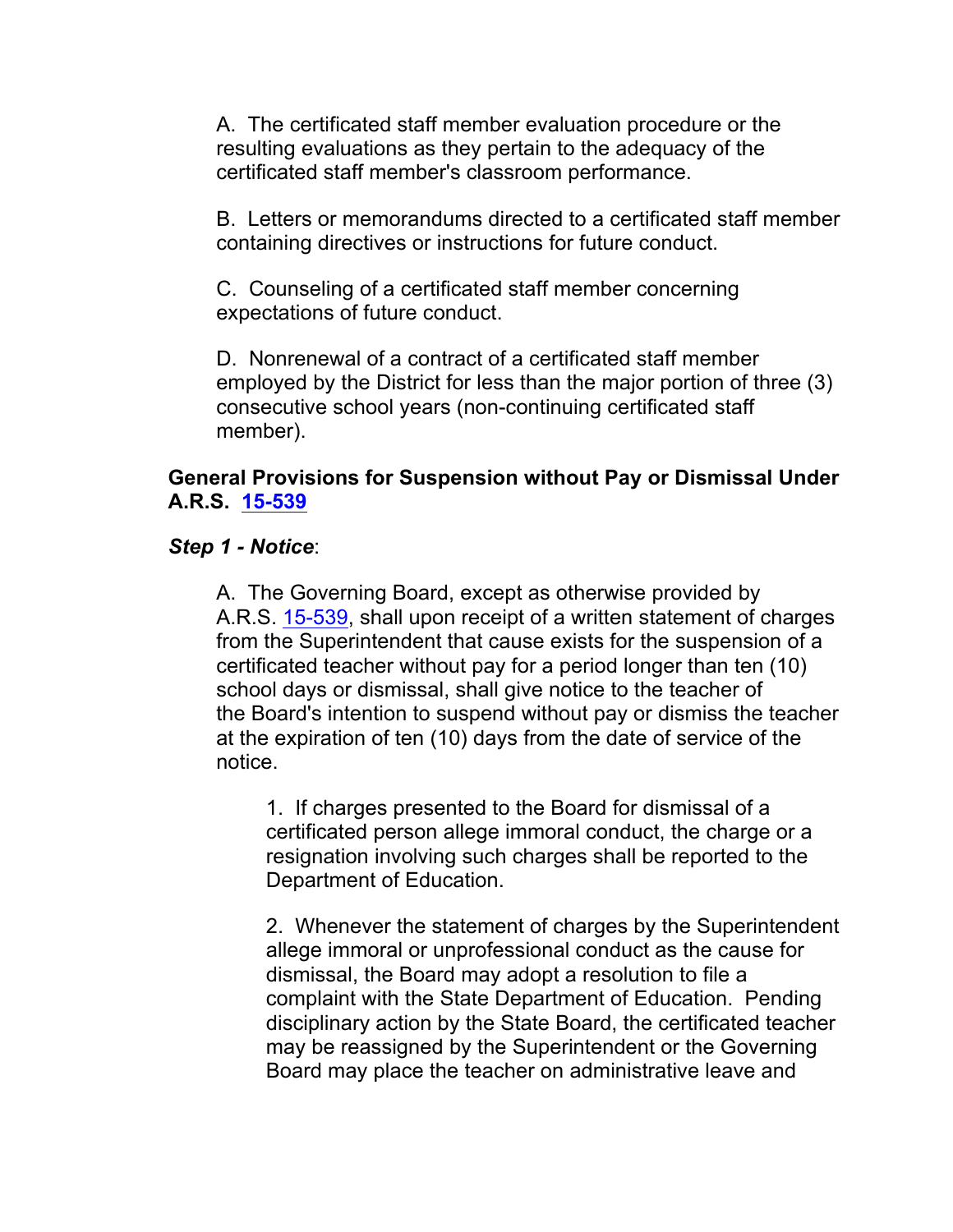give notice to the teacher of the administrative leave of absence pursuant to A.R.S. 15-540.

3. As used in this policy, immoral conduct means any conduct that is contrary to the moral standards of the community and that reflects an unfitness to perform the duties assigned to the certificated staff member.

B. The Governing Board, upon adoption of a written statement charging a certificated teacher with cause for suspension without pay or dismissal, may immediately place the teacher on administrative leave of absence and give the teacher notice of the administrative leave of absence.

C. Written notice of the administrative leave of absence shall be served on the teacher personally or by United States registered mail addressed to the teacher at the teacher's last known address.

## *Step 2 – Hearing for Suspension Without Pay or Dismissal*:

A. The Governing Board shall decide whether to hold a hearing on the dismissal or suspension of a certificated teacher without pay for a period of time longer than ten (10) days as provided in A.R.S. 15-541.

*OPTIONS -* The Governing Board may provide, (**A**) *by policy* or (**B**) *vote* at its annual organizational meeting, that all hearings conducted pursuant to this section shall be conducted before a hearing officer.

B. If the Governing Board decides not to hold a hearing, the Board shall designate a hearing officer to:

- 1. hold the hearing,
- 2. hear the evidence,
- 3. prepare a record of the hearing, and
- 4. issue a recommendation to the Board for action.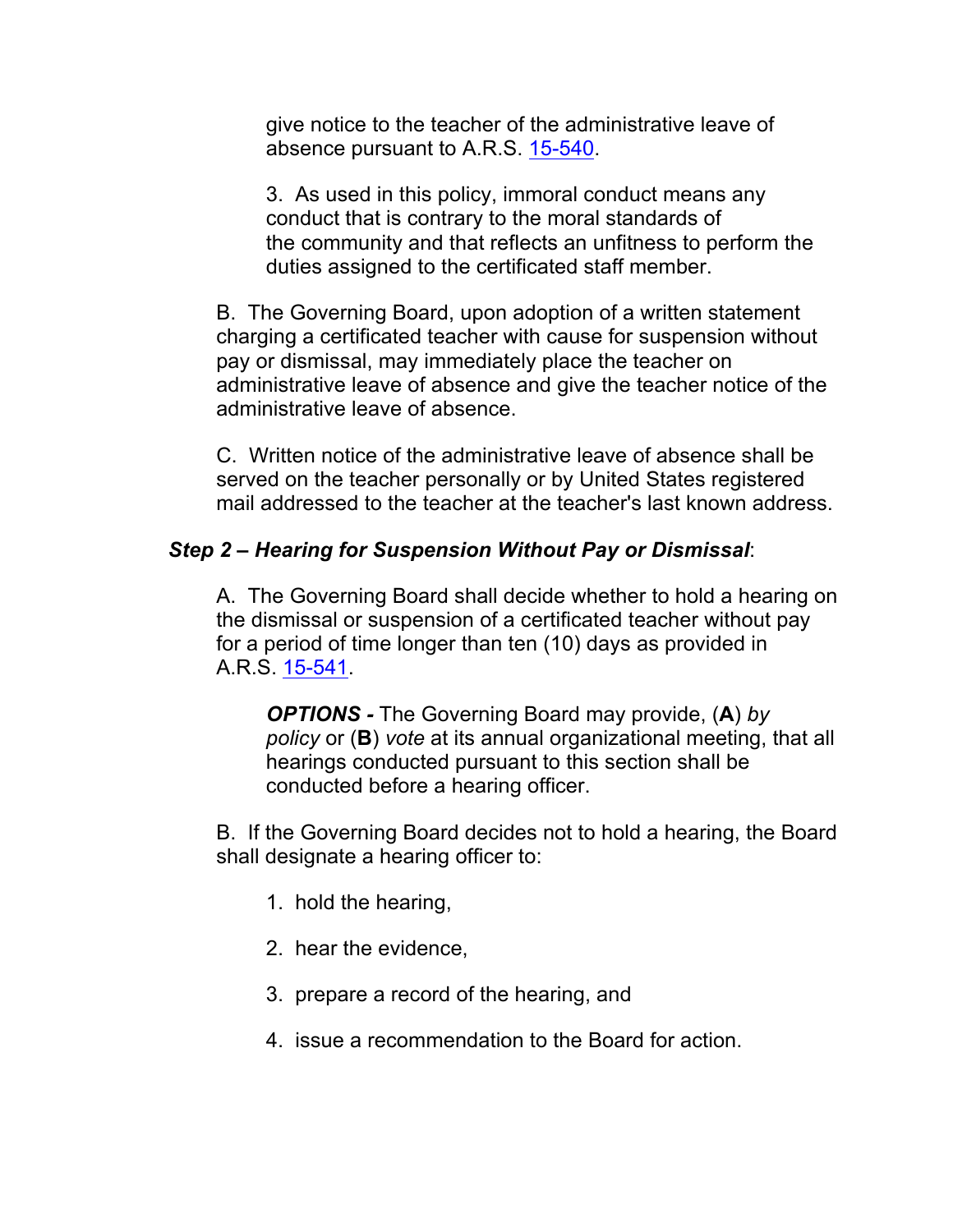C. If the parties cannot mutually agree on a hearing officer, a hearing officer shall be selected by the Governing Board from a list provided by the State Department of Education or the American Arbitration Association.

D. A hearing held pursuant to A.R.S. 15-541 may not be conducted by any hearing officer having a personal interest which would conflict with the hearing officer's objectivity in the hearing.

E. The hearing shall be held:

1. not less than fifteen (15) days, nor

2. not more than thirty (30) days.

3. after the request is filed, unless all parties to the hearing mutually agree to a different hearing date.

F. Notice of the time and place of the hearing shall be given to the teacher not less than three (3) days before the date of the hearing.

G. The teacher may request that the hearing be conducted in public or private.

H. The Governing Board shall provide any officer, appointee, or employee to be considered or discussed at a meeting with written notice of the executive session as is appropriate but not less than twenty-four (24) hours for the officer, appointee, or employee to determine whether the discussion or consideration should occur at a public meeting.

I. At the hearing the teacher may appear in person and by counsel, if desired, and may present any testimony, evidence or statements, either oral or in writing, in the teacher's behalf.

J. An official record of the hearing, including all testimony recorded manually or by mechanical device, and exhibits shall be prepared by the Governing Board or the hearing officer.

K. The teacher who is the subject of the hearing may not request that the testimony be transcribed unless the teacher agrees in writing to pay the actual cost of the transcription.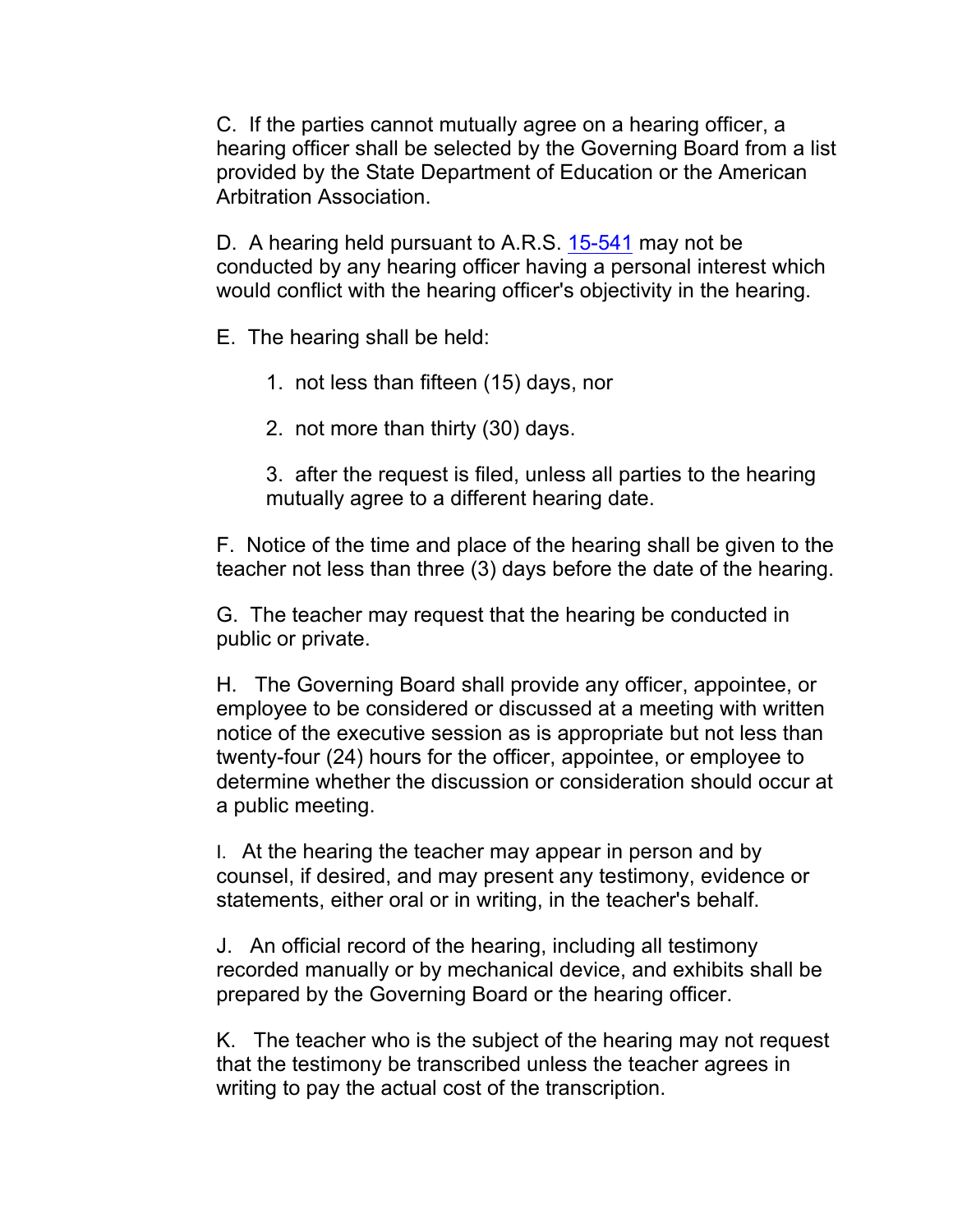L. Within ten (10) days after a hearing conducted by the Governing Board the Board shall:

1. determine whether there existed good and just cause for the notice of dismissal or suspension, and

2. affirm or withdraw the notice of dismissal or suspension.

M. Within ten (10) days after a hearing conducted by a hearing officer, the hearing officer shall:

deliver a written recommendation to the Governing Board that includes findings of fact and conclusions.

N. Parties to the hearing have the right to object to the findings of the hearing officer and present oral and written arguments to the Governing Board.

O. The Governing Board has an additional ten (10) days to determine whether good and just cause existed for the notice of dismissal or suspension and shall render its decision accordingly, either affirming or withdrawing the notice of suspension or dismissal.

Good and just cause does not include religious or political beliefs or affiliations unless they are in violation of the oath of the teacher.

# **Additional Provisions and Conditions**

During the pendency of a hearing, neither the certificated staff member nor the supervising administrator shall contact the Superintendent or a Board member to discuss the merits of the supervising administrator's recommendation or charges and proposed discipline except as provided by this policy. No attempt shall be made during such period to discuss the merits of the charges with the person designated to act as hearing officer.

The Governing Board shall keep confidential the name of a student involved in a hearing for dismissal, discipline, or action on a teacher's certificate, with exceptions as noted in A.R.S. 15-551.